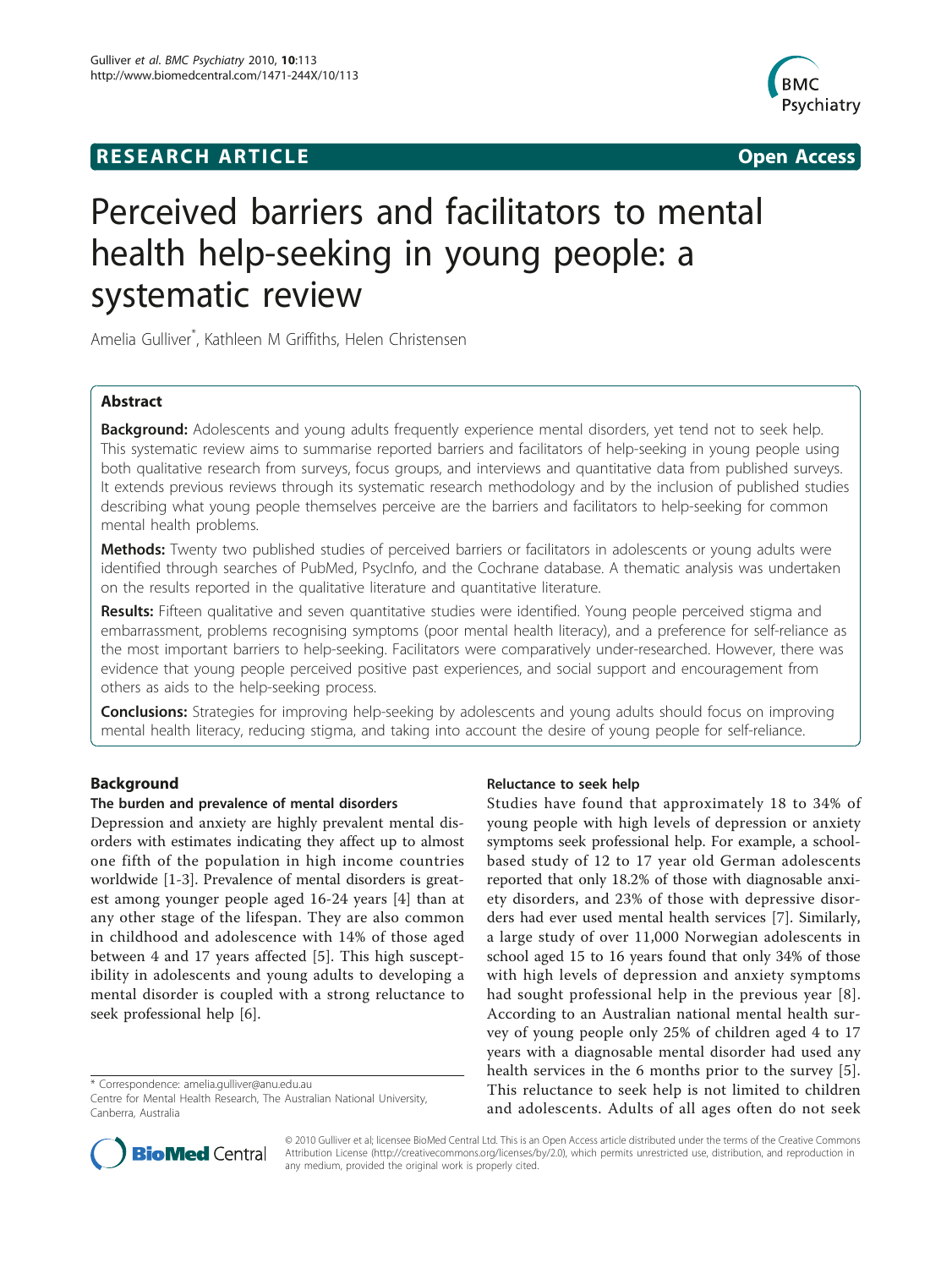help for a mental illness [[9](#page-7-0)], with only 35% of those surveyed with a common mental disorder seeking help during the previous year [[4](#page-7-0)].

## Proposed reasons for not seeking help

Many reasons have been proposed to explain why adults in the general population do not seek professional help for common mental disorders. These include negative attitudes towards seeking help generally [[10\]](#page-7-0), as well as concerns about cost, transportation or inconvenience, confidentiality, other people finding out, feeling like they can handle the problem on their own, and the belief that the treatment will not help [[11\]](#page-7-0). Similar concerns have been found in a rural population, with the addition of worry that that the care will be unavailable when needed, about being treated unkindly, and not knowing where to go [\[12\]](#page-7-0). Conversely, facilitators have been proposed to include prior treatment, higher education, and greater mental disorder episode length [[13](#page-7-0)], and the influence of intimate partners and general practitioners [\[14\]](#page-7-0).

Likewise, research has sought to explain the reluctance of young people and adolescents to seek professional help when it is necessary. Friends and family are often the preferred sources of help over health professionals [[6,15\]](#page-7-0). In two reviews of help-seeking studies, Rickwood and her collaborators concluded that a high reliance on self to solve problems, a lack of emotional competence, and negative attitudes about seeking professional help were barriers to help-seeking [[6,16\]](#page-7-0). Conversely, the authors identified a number of possible facilitators of help-seeking. These included emotional competence, knowledge, positive attitudes towards seeking professional help, social encouragement, and the availability of established and trusted relationships with professionals such as general practitioners [[6\]](#page-7-0). These reviews were based around a model of help-seeking [[16](#page-7-0)] in which seeking professional help is conceptualised as a multistep process beginning with the individual's development of an awareness of the problem, followed by the expression of the problem and a need for help to others, the identification of appropriate of sources of help for the individual to access, and finally, the willingness of the individual to actually seek out and disclose to potential sources of help. In another review, Barker and colleagues [\[17\]](#page-7-0) differentiated between structural and personal determinants of help-seeking. They maintained that individual factors, such as personal beliefs, internalised gender norms, coping skills, self-efficacy, and perceived stigma interact with structural factors including the national health system, accessibility and affordability of services, and social support. However, none of these reviews were systematic syntheses of the available quantitative and qualitative literature. Moreover, they focused primarily on quantitative cross-sectional correlational studies (e.g., primarily survey studies which measured the association between a measured barrier such as low emotional competence and the young person's intentions to seek help [\[18\]](#page-7-0)) and largely overlooked the qualitative research. The qualitative research in particular may provide additional and different information about the reasons that young people do not seek help to structured survey questions. Moreover, currently no review has systematically identified and synthesised the literature which asks young people themselves what they perceive are the barriers and facilitators to help-seeking. This systematic review seeks to address this gap.

## Aims and scope of this study

This study is a systematic review of both the qualitative and the quantitative literature on the perceived barriers and facilitators to help-seeking for mental health problems in adolescents and young adults. In this paper 'adolescents' refers to those aged between 12 and 17 years and 'young adults' to those aged 18 to 25 years [[19\]](#page-7-0). It focuses on help-seeking for the common mental health problems of depression, anxiety and general emotional distress.

## Methods

## Databases & Search methodology

Three databases (PubMed, PsycINFO, and Cochrane) were searched in September and October 2009 using the search terms presented in additional file [1:](#page-6-0) Search terms. These terms aimed to represent the primary concepts of 'help-seeking', 'mental health', and 'barriers' or 'facilitators'. Keywords were generated for each of these concepts by examining the terminology used in review papers in the help-seeking literature and a thesaurus to locate synonyms. In addition, the keywords were combined with standard MeSH terms from the PubMed and Cochrane databases and Subject Headings for the PsycINFO database.

## Study Selection

Figure [1](#page-2-0) presents the flow chart for the selection of the included studies. The initial database search returned 3637 published English-language abstracts after removing duplicates. One of the researchers (AG) then screened the abstracts and excluded studies that did not address barriers or facilitators to help-seeking for a mental health problem. This resulted in 260 potentially relevant studies. An additional 32 studies were located through hand-searching the reference lists of reviews and key papers found through the systematic search and which were considered likely to satisfy the inclusion criteria.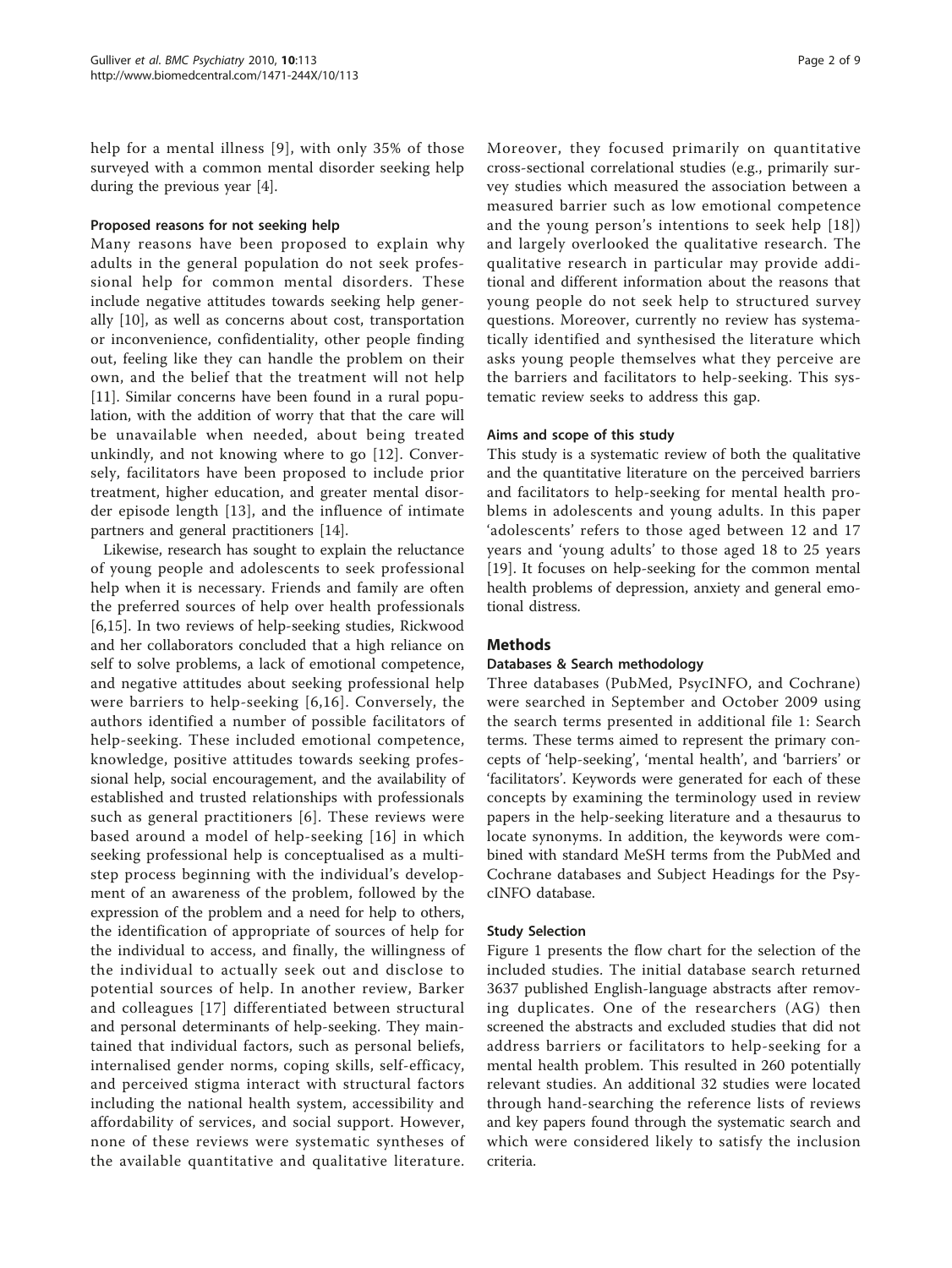<span id="page-2-0"></span>

The second stage of the study selection process involved examining each of the 292 articles and excluding those which met the following exclusion criteria.

1. Participants were not explicitly asked what they considered were barriers or facilitators to help-seeking for mental health problems.

2. Study participants were neither adolescents nor young adults (aged 12-25 years). This criterion was considered met if more than 25% of the participants fell outside the 12 to 25 years age range, the sample mean age was 26 years or more, the sample was specifically described as "adults" with the age of the participants no further described.

3. Study was a review.

4. Study participants were not members of the general community, or university, or school students (e.g., studies of groups with restricted access to a range of help-seeking opportunities such as prisoners and members of the military).

5. Study was focused on help-seeking on behalf of another person (e.g., carer seeking help for a consumer, or parent seeking help for a child).

6. Study contained no extractable data on barriers or facilitators.

7. Study addressed a mental health condition other than depression, or anxiety, or general "mental distress" (e.g., psychosis, obsessive compulsive disorder). Studies of pre- or post-natal depression were also excluded.

270 studies met one or more of these criteria and were excluded from further consideration. No studies were excluded on the basis of research quality. A summary of the excluded studies grouped by the primary reason for the exclusion is provided in additional file [2](#page-6-0): List of studies excluded from the review by exclusion category. This process resulted in a total of 22 relevant studies [\[20-](#page-7-0)[41](#page-8-0)] for inclusion into the review.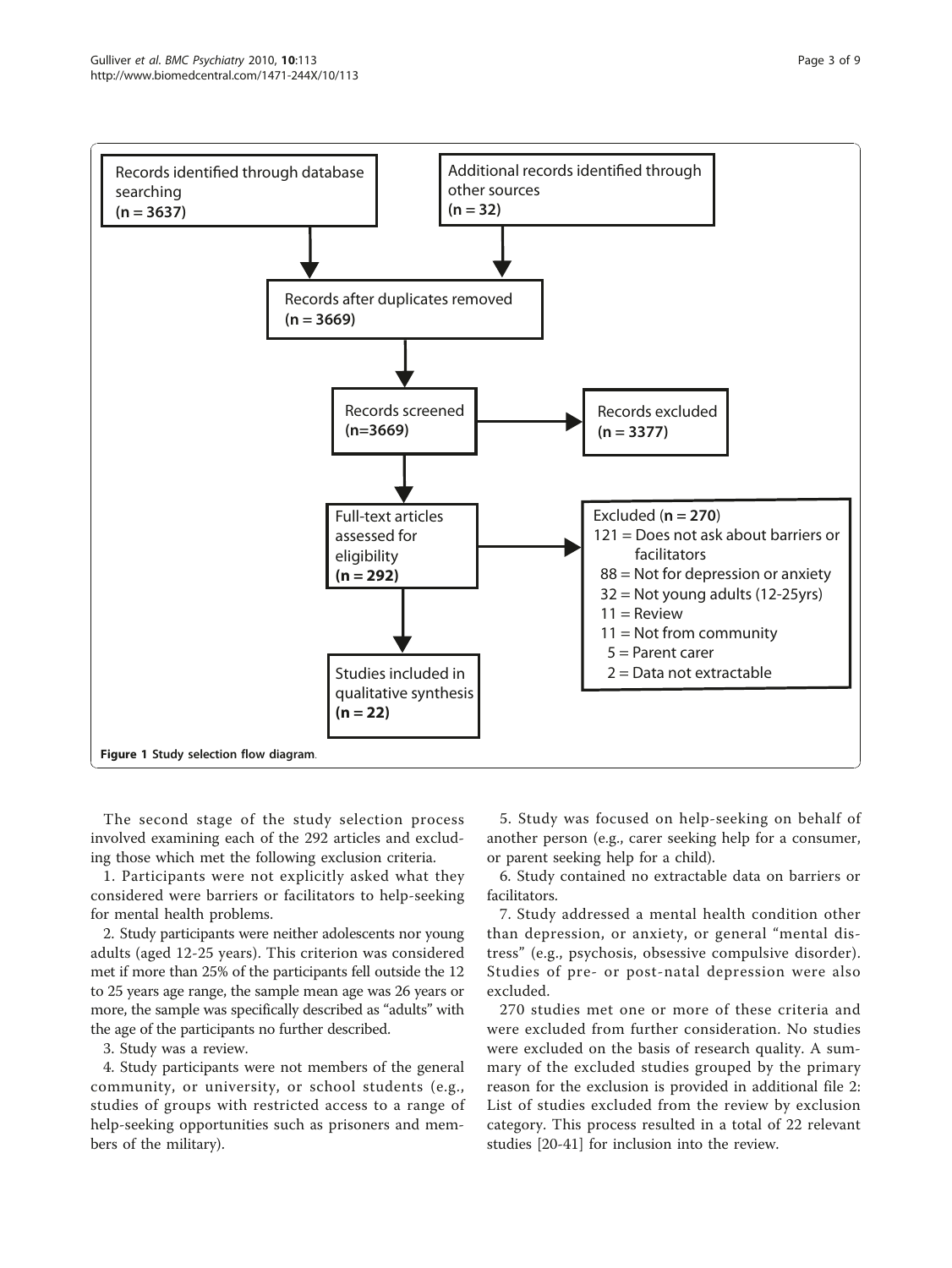## Coding of Studies

Each of the 22 included studies was coded using a pre-formulated rating sheet according to the following characteristics: Author name, year published, country (location of study), age of participants (age range or mean), population description, whether the study participants were selected regardless of mental health status or risk profile (universal) or not, sample size (for target variable), gender (male, female, both), setting (e.g., high school, community, university), research type (qualitative, quantitative), specified barriers to help-seeking (description of barrier themes or items as listed in the study), and specified facilitators of help-seeking (description of facilitator themes or items as listed by the study).

## Analysis strategy

Standard methods for thematic analysis [[42\]](#page-8-0) were conducted on participant reported barriers and facilitators in the qualitative studies. Barriers and facilitators reported in the quantitative studies were tabulated and top rated themes extracted.

## Results

#### 1. Study characteristics

The characteristics of each of the qualitative and quantitative studies of the perceived barriers and facilitators of help-seeking in young people are detailed in additional file [3](#page-6-0): Qualitative studies included in the review; and additional file [4](#page-6-0): Quantitative studies included in the review. The following section provides an overview of these characteristics including the year and location of the study, the methodologies employed, and the characteristics of the study participants.

#### Year and location of studies

The studies were published between 1990 and 2008 with most conducted in the Australia ( $n = 10$ ), or the United States ( $n = 9$ ). A further two studies were undertaken in the United Kingdom, and one in China.

## Methodologies employed

The majority of studies were conducted using qualitative methods ( $n = 15$ ), the remainder being quantitative studies. All seven quantitative studies used a survey method to collect data. However, the methodology employed in the 15 qualitative studies varied: seven involved interviews, four used focus groups, three used a survey method to collect data, and one employed both focus groups and interviews.

#### Sample and participant characteristics

**Sample size** The number of participants in the studies varied markedly from 3 to 3746. The majority of the qualitative studies ( $n = 12$  of 15) employed between 3 and 52 participants, and a further three involved between 326 and 3746 participants. Sample sizes for the seven quantitative studies ranged from 71 to 294.

Participant age Data reported on the age of participants varied. Many studies provided an age range in years (11-17 to 18-31+) or the mean age of participants (15.4-21.2). However, some studies reported the grade of the participants only, and these ranged from grades 7 to 12.

Gender Most studies included both males and females  $(n = 19)$ . However, two focused exclusively on males and one on females only.

Settings and target groups Half of the included studies  $(n = 11)$  were conducted in a high school setting. Of these, one examined Caucasian male students, and one, rural students. Five studies took place in universities. Of these, two out of five examined medical students specifically, and one recruited rural psychology undergraduates. Five studies were undertaken in a community setting, of which one examined at-risk African American male adolescents, and another investigated rural adolescents. Finally, one study was undertaken in both a high school and a community setting [[41](#page-8-0)]. Overall, three of the studies involved a rural population.

Mental health status of participants Most studies  $(n = 14)$  were conducted with samples not selected on the basis of participant mental health status. However, three studies focused on participants with self reported depression, another two focused on self-reported depression and/or anxiety, and the final three included participants with general 'mental distress', 'a mental health issue', or a 'health related problem', the latter from which only data for participants experiencing self-reported depression were included in the present review [\[26](#page-7-0)].

## 2. Perceived barriers and facilitators Analysis of qualitative studies

Fifteen of the qualitative studies identified participant perceived barriers and facilitators to help-seeking for mental health problems. Two [[30](#page-7-0),[33\]](#page-7-0) studies were excluded from this formal analysis as rather than examining help-seeking more generally, they only addressed characteristics of school-based personnel that may aid or deter help-seeking. A meta-thematic analysis of the remaining 13 papers was conducted by collating and coding data into themes developed from terminology used by the reviewed literature. Topics specified as barriers or facilitators to help-seeking in the papers were coded respectively under thirteen different barrier and seven facilitator themes. For the detailed findings of this thematic analysis see additional file [5](#page-6-0): Thematic analysis of qualitative studies.

(a). Barrier themes: Table [1](#page-4-0) summarises the key barrier themes emerging from the analysis in order of frequency of studies in which the theme was addressed. The most frequently mentioned barrier was stigma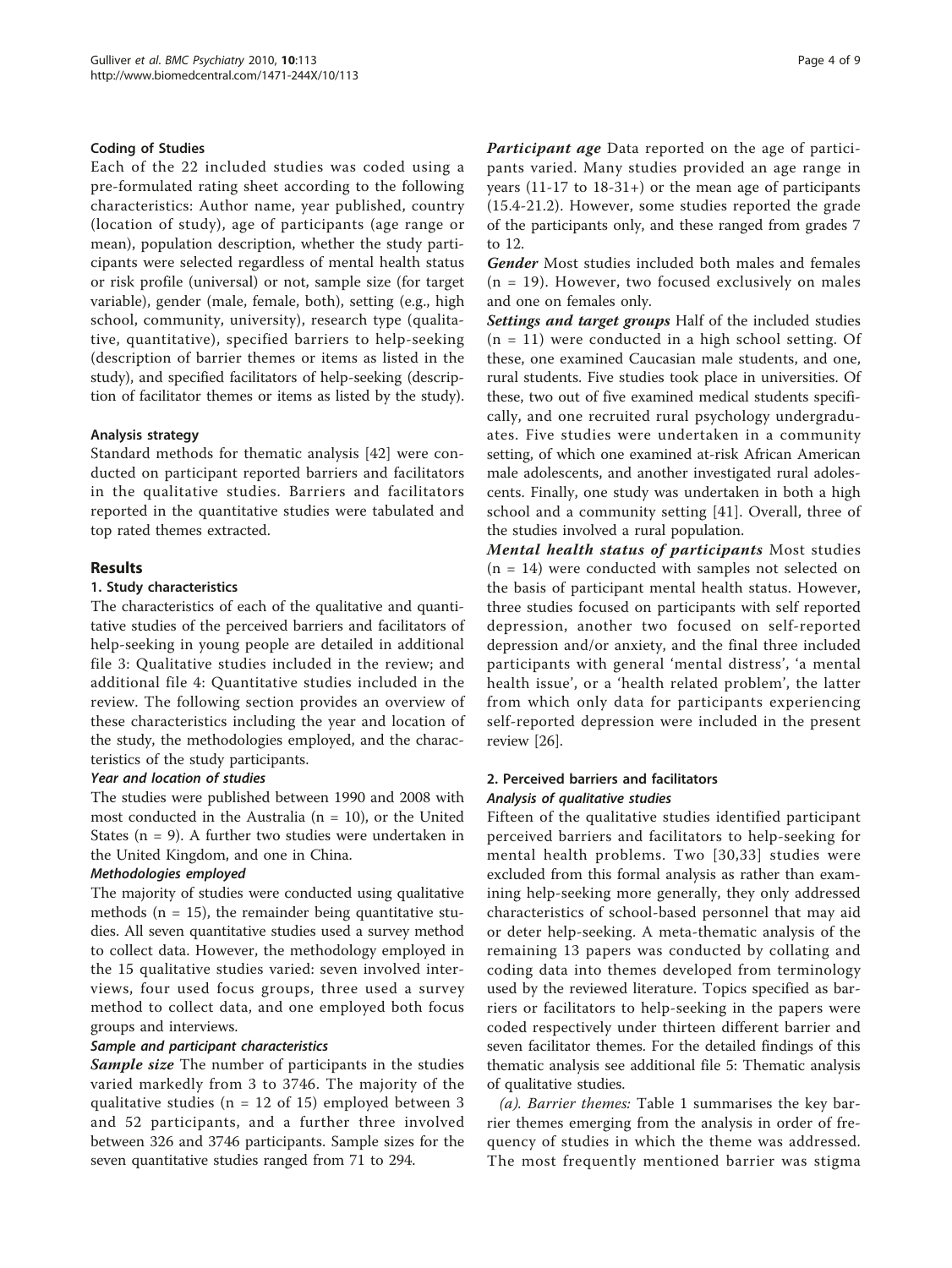<span id="page-4-0"></span>Table 1 Key barrier themes and number of studies  $(n = 13)$  in which theme addressed

| #             | <b>Barrier theme</b>                                                         | <b>Number</b><br>of studies |
|---------------|------------------------------------------------------------------------------|-----------------------------|
| 1             | Public, perceived and self-stigmatising attitudes<br>to mental illness       | 10                          |
| $\mathcal{P}$ | Confidentiality and trust                                                    | 6                           |
| 3             | Difficulty identifying the symptoms of mental<br>illness                     | 5                           |
| 4             | Concern about the characteristics of the provider                            | 5                           |
| 5             | Reliance on self, do not want help                                           | 5                           |
| 6             | Knowledge about mental health services                                       | 4                           |
| 7             | Fear or stress about the act of help-seeking or<br>the source of help itself | 4                           |
| 8             | Lack of accessibility, e.g., time, transport, cost                           | 4                           |
| 9             | Difficulty or an unwillingness to express emotion                            | 3                           |
| 10            | Do not want to burden someone else                                           | $\mathcal{D}$               |
| 11            | Prefer other sources of help (e.g., family, friends)                         | $\mathcal{D}$               |
| 12            | Worry about effect on career                                                 |                             |
| 13            | Others not recognising the need for help or not<br>having the skills to cope | 1                           |

which was reported in over three-quarters of the studies. In addition, almost half of the studies cited issues related to confidentiality and trust. Over one-third of studies referred to difficulties with identifying symptoms, concern about the characteristics of the provider, and reliance on self as perceived barriers to helpseeking.

(b). Facilitator themes: Few of the qualitative studies addressed the perceived facilitators of mental health help-seeking. Accordingly, only a limited analysis was possible. Table 2 details the eight facilitator themes raised in the three studies included in this analysis. Positive past experiences were mentioned by all papers examining facilitators, and it was also the theme for which the greatest number of individual facilitators was reported.

| Table 2 Key facilitator themes and number of studies |  |  |  |
|------------------------------------------------------|--|--|--|
| $(n = 3)$ in which theme addressed                   |  |  |  |

| # | <b>Facilitator theme</b>                      | <b>Number of studies</b> |
|---|-----------------------------------------------|--------------------------|
|   | Positive past experiences with help-seeking   | 3                        |
|   | Social support or encouragement from others 2 |                          |
|   | Confidentiality and trust in the provider     |                          |
|   | Positive relationships with service staff     |                          |
|   | Education and awareness                       |                          |
| 6 | Perceiving the problem as serious             |                          |
|   | Ease of expressing emotion and openness       |                          |
|   | Positive attitudes towards seeking help       |                          |

## Analysis of quantitative studies

None of the seven quantitative studies addressed facilitators. Each of these studies used a survey method to elicit respondent views about relevant barriers (i.e., responses to barrier scales, endorsing barriers from a list, and rating the relative importance of barriers).

(a). Barrier themes: The list of potential barriers rated by participants in the quantitative studies varied across studies. The top rated barriers (i.e., those endorsed by the greatest percentage of respondents or achieving the highest mean rating) are detailed in Table [3](#page-5-0). The most commonly endorsed included stigma and discomfort discussing mental health problems, a preference for relying on self, and a failure to perceive a need for help. Other top rated barriers from the quantitative studies were believing that no one could help [[26\]](#page-7-0), not liking to disclose personal matters to a stranger [\[37\]](#page-7-0), and not feeling comfortable talking to a general practitioner whom the young person did not know [[38\]](#page-7-0).

## **Discussion**

The present review identified a range of perceived barriers and facilitators to help-seeking. However, it is clear from the present systematic review that there is a paucity of high quality research in the area, little emphasis on identifying facilitators, and a focus on qualitative rather than quantitative data collection. The following discussion considers the most prominent barrier and facilitator themes from the systematic review, defined as those with at least five or more barriers or facilitators in the qualitative thematic analysis, and places them in the context of previous reviews and related studies in the literature.

## Prominent barrier themes

## Public, perceived and self-stigmatising attitudes to mental illness

In the present study stigma and embarrassment about seeking help emerged in both the qualitative and quantitative studies as the most prominent barrier to help-seeking for mental health problems. This finding is consistent with conclusions from previous reviews of help-seeking in this age group [\[16](#page-7-0),[17\]](#page-7-0). It is of interest that all three studies focusing on rural populations [[20](#page-7-0),[23,28](#page-7-0)] mentioned a high rate of barriers related to stigma, which is consistent with a previous finding that perceived stigma may affect help-seeking more in rural than urban residing adults [[43\]](#page-8-0). Another study of community-based young people [[31](#page-7-0)] also reported many stigma-related barriers to help-seeking from specific sources (e.g., doctor, counsellor etc.). Most of these were concerns about what others, including the source of help itself, might think of them if they were to seek help.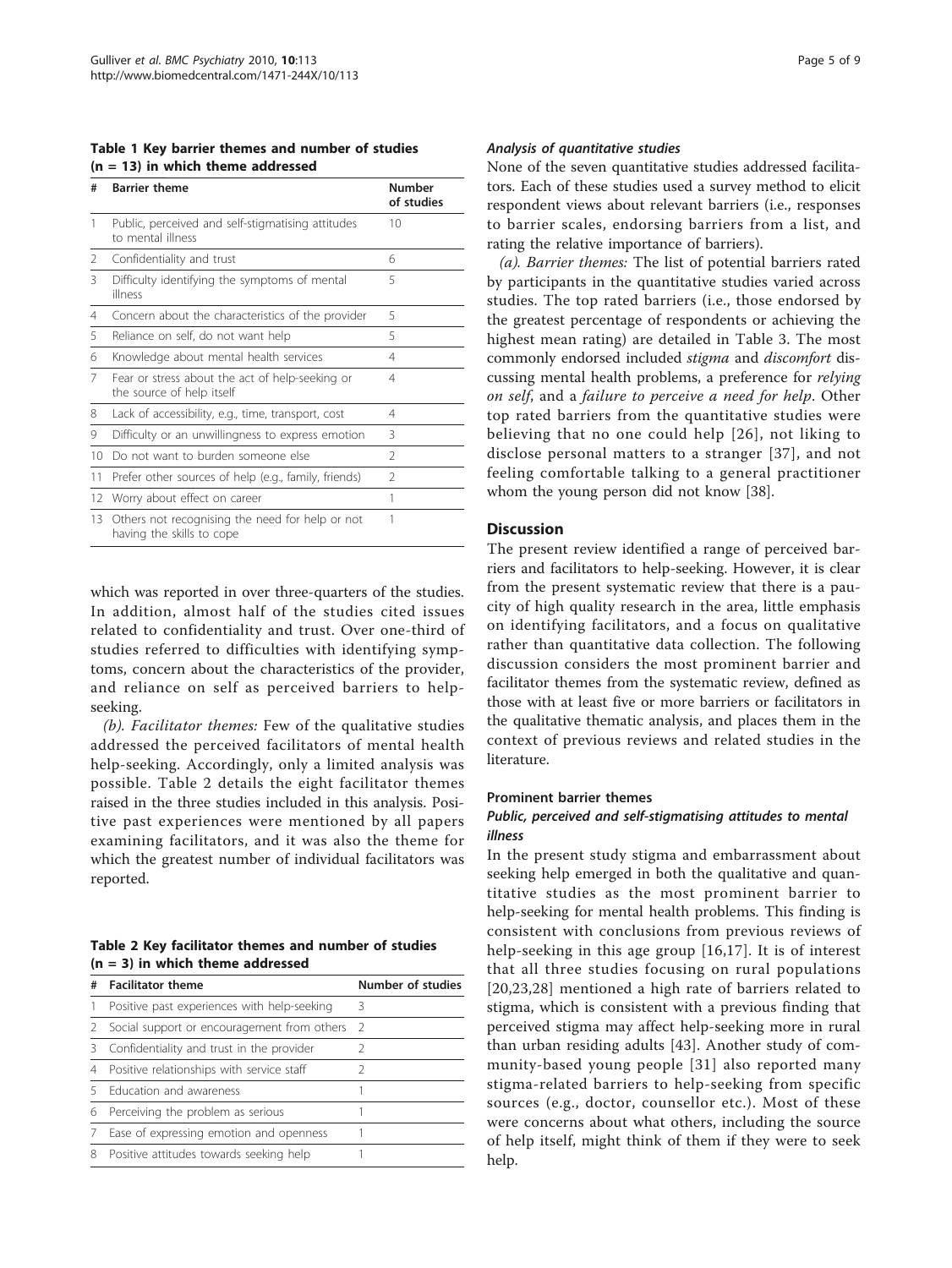<span id="page-5-0"></span>

| Table 3 Top rated barriers by quantitative studies ( $n = 7$ ) |  |  |
|----------------------------------------------------------------|--|--|
|----------------------------------------------------------------|--|--|

| Author                     | Top rated barriers                                                                                                                                                                                               |  |  |  |
|----------------------------|------------------------------------------------------------------------------------------------------------------------------------------------------------------------------------------------------------------|--|--|--|
| Sheffield<br>$(2004)$ [35] | School counsellor                                                                                                                                                                                                |  |  |  |
|                            | 1. Prefer to handle myself (45%) (self-reliance)                                                                                                                                                                 |  |  |  |
|                            | 2. Don't think they can help (27%) (no one can help)                                                                                                                                                             |  |  |  |
|                            | Doctor                                                                                                                                                                                                           |  |  |  |
|                            | 1. Too expensive (25%) (cost)                                                                                                                                                                                    |  |  |  |
|                            | 2. Prefer to handle myself (23%) (self-reliance)                                                                                                                                                                 |  |  |  |
|                            | Psychologist/Psychiatrist                                                                                                                                                                                        |  |  |  |
|                            | 1. Too expensive (50%) (cost)                                                                                                                                                                                    |  |  |  |
|                            | 2. Don't know where to find (28%) (knowledge)                                                                                                                                                                    |  |  |  |
| Dubow (1990)<br>$[26]$     | 1. I felt that no person or helping service could help<br>(55%) (no one can help)                                                                                                                                |  |  |  |
|                            | 2. The problem was too personal to tell anyone<br>(53%) (stigma/comfort)                                                                                                                                         |  |  |  |
| West<br>$(1991)$ [37]      | 1. I do not like to tell a stranger about personal<br>things (29.4%) (stigma/comfort)                                                                                                                            |  |  |  |
|                            | 2. I am afraid counsellor will pass information about<br>me to other people (18.3%) (confidentiality)                                                                                                            |  |  |  |
| Kuhl, (1997) [32]          | 1. If I had a problem I would solve it by myself (3.87)<br>(self-reliance)                                                                                                                                       |  |  |  |
|                            | 2. I think I should work out my own problems (3.79)<br>(self-reliance)                                                                                                                                           |  |  |  |
| Wilson<br>$(2008)$ [38]    | 1. I feel comfortable talking to a GP (general<br>practitioner) who I don't know (1.65) (stigma/comfort)                                                                                                         |  |  |  |
|                            | 2. I'm not embarrassed to talk about my problems<br>(1.51) (stigma/comfort)                                                                                                                                      |  |  |  |
| Eisenberg<br>$(2007)$ [27] | 1. Stress is normal in graduate school (51%)<br>(self-reliance)                                                                                                                                                  |  |  |  |
|                            | 2. Have not had any need (45%) (no perceived need)                                                                                                                                                               |  |  |  |
| Brimstone<br>$(2007)$ [24] | 1. Worries about either knowing the doctor/counsellor<br>or having to have future dealings with the counsellor/<br>psychologist or general practitioner at university<br>health care centre (stigma/comfort)     |  |  |  |
|                            | 2. Worries about either knowing the doctor/counsellor<br>or having to have future dealings with the counsellor/<br>psychologist or general practitioner at non-university<br>health care centre (stigma/comfort) |  |  |  |

#### Confidentiality and trust

A major concern for many of the study participants was confidentiality and trust with respect to the potential source of help. This concern has been identified as a barrier in previous reviews [[6,16](#page-7-0)] which report that young people show greater help-seeking intentions towards trusted sources. Concern about confidentiality and trust may also relate to stigma, where a fear of a breach in confidentiality stems from the fear of stigma and embarrassment should peers and family find out that the young person had sought help.

## Difficulty identifying the symptoms of mental illness

A lack of insight into or understanding of symptoms has been discussed previously in the context of help seeking in cross-sectional correlational studies [[15\]](#page-7-0) and reviews [[16](#page-7-0)]. One study [[21\]](#page-7-0) of young people with mental distress reported that participants were aware of their distress, but continuously altered the meaning they attached to this distress, and in particular whether or not it was "normal" in order to accommodate higher levels of distress and avoid seeking help.

## Lack of accessibility

Lack of accessibility (e.g., time, transport, cost) was a prominent barrier particularly in the studies of rural populations, a finding which is consistent with previous research on adults in rural areas [[12\]](#page-7-0). In rural settings where there is a paucity of mental health professionals, young people may find it difficult to source close by and available help.

## Self-reliance

Both the qualitative and quantitative research in the present study indicated that adolescents and young adults prefer to rely on themselves rather than to seek external help for their problems. Again, this common barrier to help-seeking has also been reported in previous reviews of cross-sectional studies [[6](#page-7-0)]. In addition, previous research suggests that adolescent preferences for selfreliance during difficult times, extends to a preference for self-help as a treatment for mental health difficulties [[44\]](#page-8-0).

## Concern about characteristics of provider

Some of the studies in the review found that the characteristics of the potential provider of help (e.g., psychologist, general practitioners etc.) could be deterrents to seeking help. This included features such as race, the ability of the provider to provide help, their credibility, and whether they were known to the young person. Though they were not incorporated into the thematic analysis, two studies [\[30,33\]](#page-7-0) reported the qualities of potential providers in schools that young people perceived as barriers to help-seeking. These were active negativity ("rude and smart aleck"), breach of confidentiality ("not enough privacy in school"), dual roles ("hard to talk to somebody when you think of them as an enforcer of the school rules"), judgmental attitude or tendency to show favouritism ("some adults don't see both sides"), unhelpful responses ("they blow it out of proportion-exaggerate"), being out of touch with adolescents ("they don't know about gangs and drugs"), psychologically inaccessible ("never assure you that you can come and talk to them"), and too busy ("they have too many kids to deal with"). These two studies also emphasise that young people place importance on the characteristics of the person potentially providing the help.

## Knowledge about mental health services

Young peoples' lack of knowledge about mental health services was also a perceived barrier to help-seeking, a finding which is consistent with prior reviews [[6,16,17](#page-7-0)]. In particular, study participants did not consider a general practitioner an appropriate source of help for mental distress. This has been found previously in a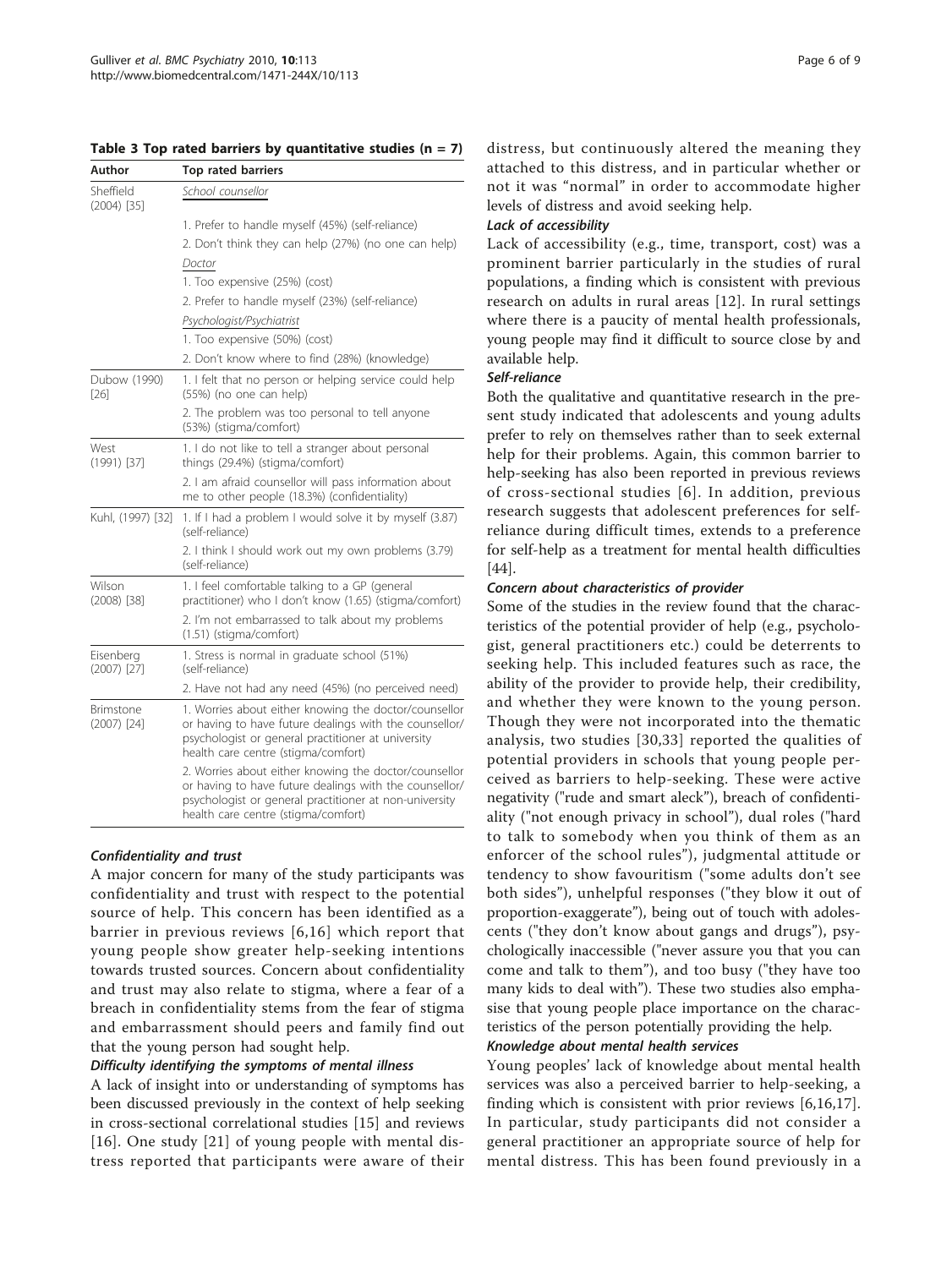<span id="page-6-0"></span>qualitative research study using interviews to investigate young peoples' attitudes towards general practitioners as a source of help [\[45\]](#page-8-0).

## Fear or stress about the act of help-seeking or source of help itself

Many young people reported that they were fearful about the act of seeking help, or the source of help itself. Consistent with this theme, there is evidence that young people who have established relationships with health professionals are more likely to seek help in the future [\[16](#page-7-0)]. Thus experience with sources of help may reduce fears about the unknown, and encourage young people to seek further help.

## Prominent facilitator theme

**Positive past experiences** All three studies investigating facilitators reported positive past experiences [\[34,36,](#page-7-0)[40\]](#page-8-0) as a facilitator of help-seeking in their samples of high school students. Past experience with help-seeking may also act as a form of knowledge or mental health literacy, a topic deemed important in the help-seeking process [[6](#page-7-0)[,46](#page-8-0)].

## Limitations

Several limitations to the present study need to be considered. First, the search strategy may not have captured all of the relevant articles. The choice of database influences the coverage of potential journal papers to be included [[47](#page-8-0)]. This review employed only three databases; some relevant journals may not have been indexed by these databases. Further, the terminology utilised in the search strategy may not have been sufficiently broad to capture all published research on barriers and facilitators in young people. However, this must be balanced against the feasibility of processing the results of an over-inclusive search strategy. Handsearching of reference lists located some further papers not captured in the database searches [\[48](#page-8-0)]. A final limitation of the search strategy was that for practical reasons only published literature was sourced; however, it seems unlikely that publication status would be a substantial source of bias in the current context.

Another limitation is that only one researcher coded the retrieved barriers and facilitators into themes and as such the coding of themes may be biased. Qualitative research is by its nature a subjective process. For the purposes of transparency, the current paper provides details of the data from which the themes were extracted in the qualitative analysis.

A further limitation of the study is that this review utilised counts of themes and the number of studies reporting each theme in the qualitative research, as well as the highest-rated barriers and facilitators in the quantitative research. Although such counts may reflect the relative importance of topics we acknowledge that this is not necessarily the case. For example, it may overemphasise the importance of topics which were mentioned in various different forms (e.g., self-stigma, social stigma). However, the method provides a useful starting point for generating future research and particularly for suggesting potential appropriate targets for intervention to increase help-seeking.

Finally, it is a limitation that this study addresses only those perceived barriers and facilitators to help-seeking reported by young people given that they may not be aware of all the potentially influential factors.

## Conclusions

Young people perceive a number of barriers to helpseeking for mental health problems. These include stigma and embarrassment, problems recognising symptoms (poor mental health literacy), and a preference for self-reliance. These were prominent themes in both the qualitative and quantitative literature. Less is known about those factors which young people believe facilitate help-seeking. However, there is some evidence that positive past experiences, which may increase mental health literacy, as well as social support and encouragement from others, which may reduce the stigma of help-seeking, are facilitators of help-seeking in this age group. The findings suggest a number of ways forward. First, strategies for improving mental health among young people need to address the young person's desire for self-reliance. One potential approach involves the provision of evidence-based self-help material. A second involves providing a program to increase the young person's mental health literacy, and in particular to increase their knowledge of their own symptoms. A final approach involves the provision of programs to young people that are designed to reduce the stigma associated with mental illness and mental health help-seeking. Nevertheless, barriers and facilitators may vary across the different points of the help-seeking process, and a more sophisticated investigation of these factors as they operate at each level of the help-seeking process is required to advance the field.

This systematic review conforms to the PRISMA statement [\[49\]](#page-8-0). A PRISMA checklist is provided in additional file 6: PRISMA 2009 Checklist.

## Additional material

| Additional file 1: Search terms.                                                      |
|---------------------------------------------------------------------------------------|
| Additional file 2: List of studies excluded from the review by<br>exclusion category. |
| Additional file 3: Qualitative studies included in the review.                        |
| Additional file 4: Quantitative studies included in the review.                       |
| Additional file 5: Thematic analysis of qualitative studies.                          |
| Additional file 6: PRISMA 2009 Checklist                                              |
|                                                                                       |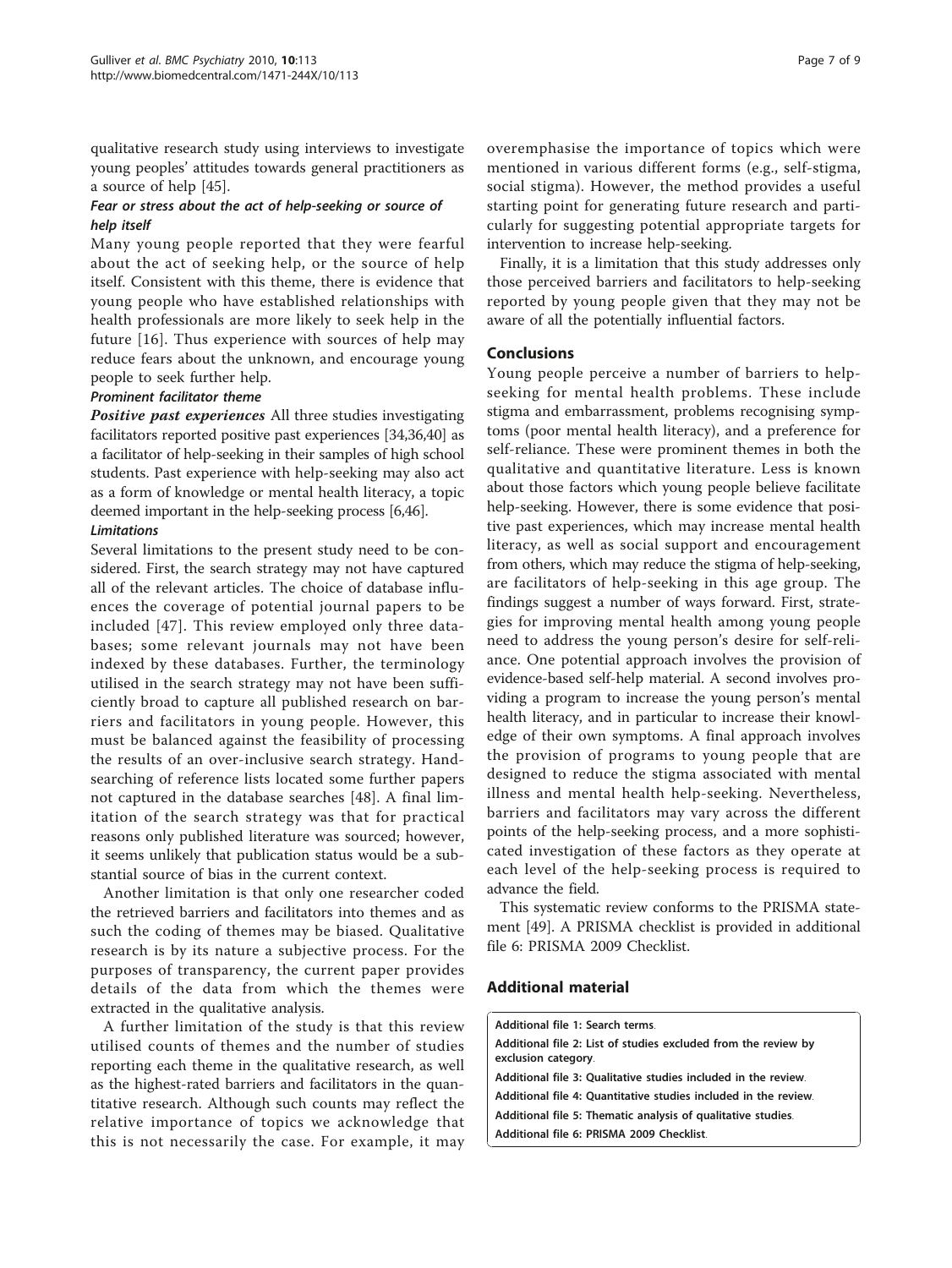#### <span id="page-7-0"></span>Acknowledgements

We wish to thank Alison Parsons and Jennifer Norton for their assistance with the early stages of coding. The study was supported by a grant from the Australian Institute of Sport (AIS). Amelia Gulliver is supported by a joint scholarship from the AIS, the Brain and Mind Research Institute, Orygen, and The Australian National University without which this research could not be possible. Professor Griffiths is supported by an NHMRC Fellowship No. 525413 and Professor Christensen by NHMRC Fellowship No. 525411.

#### Authors' contributions

AG designed the study and the search criteria, developed coding checklists, coded the papers, undertook the analyses and wrote a draft of the manuscript. KG and HC supervised all stages of the research, and contributed to the design and analysis of the study and edited the paper. All authors read and approved the final manuscript.

#### Competing interests

The authors declare that they have no competing interests.

#### Received: 21 October 2010 Accepted: 30 December 2010 Published: 30 December 2010

#### References

- 1. King M, Nazareth I, Levy G, Walker C, Morris R, Weich S, Bellon-Saameno JA, Moreno B, Svab I, Rotar D, Rifel J, Maaroos HI, Aluoja A, Kalda R, Neeleman J, Geerlings MI, Xavier M, de Almeida MC, Correa B, Torres-Gonzalez F: [Prevalence of common mental disorders in general practice](http://www.ncbi.nlm.nih.gov/pubmed/18450661?dopt=Abstract) [attendees across Europe.](http://www.ncbi.nlm.nih.gov/pubmed/18450661?dopt=Abstract) Br J Psychiatry 2008, 192(5):362-367
- 2. Kessler RC, Chiu WT, Demler O, Merikangas KR, Walters EE: [Prevalence,](http://www.ncbi.nlm.nih.gov/pubmed/15939839?dopt=Abstract) [severity, and comorbidity of 12-month DSM-IV disorders in the National](http://www.ncbi.nlm.nih.gov/pubmed/15939839?dopt=Abstract) [Comorbidity Survey Replication.](http://www.ncbi.nlm.nih.gov/pubmed/15939839?dopt=Abstract) Arch Gen Psychiatry 2005, 62(6):617-627.
- 3. Australian Bureau of Statistics: 2004-05 National Health Survey: Summary of Results.Edited by: Australian Bureau of Statistics. Canberra 2006.
- 4. Australian Bureau of Statistics: National Survey of Mental Health and Wellbeing: Summary of Results. Edited by: Australian Bureau of Statistics; Canberra 2007.
- 5. Sawyer MG, Arney FM, Baghurst PA, Clark JJ, Graetz BW, Kosky RJ, Nurcombe B, Patton GC, Prior MR, Raphael B, Rey JM, Whaites LC, Zubrick SR: [The mental health of young people in Australia: key findings](http://www.ncbi.nlm.nih.gov/pubmed/11990891?dopt=Abstract) [from the child and adolescent component of the national survey of](http://www.ncbi.nlm.nih.gov/pubmed/11990891?dopt=Abstract) [mental health and well-being.](http://www.ncbi.nlm.nih.gov/pubmed/11990891?dopt=Abstract) Aust N Z J Psychiatry 2001, 35(6):806-814.
- 6. Rickwood D, Deane F, Wilson C: [When and how do young people seek](http://www.ncbi.nlm.nih.gov/pubmed/17908023?dopt=Abstract) [professional help for mental health problems?](http://www.ncbi.nlm.nih.gov/pubmed/17908023?dopt=Abstract) Med J Aust 2007, 187(7 Suppl):S35-39.
- 7. Essau CA: [Frequency and patterns of mental health services utilization](http://www.ncbi.nlm.nih.gov/pubmed/16175563?dopt=Abstract) [among adolescents with anxiety and depressive disorders.](http://www.ncbi.nlm.nih.gov/pubmed/16175563?dopt=Abstract) Depress Anxiety 2005, 22(3):130-137.
- 8. Zachrisson HD, Rodje K, Mykletun A: [Utilization of health services in](http://www.ncbi.nlm.nih.gov/pubmed/16480522?dopt=Abstract) [relation to mental health problems in adolescents: a population based](http://www.ncbi.nlm.nih.gov/pubmed/16480522?dopt=Abstract) [survey.](http://www.ncbi.nlm.nih.gov/pubmed/16480522?dopt=Abstract) BMC Public Health 2006, 6:34.
- Bland RC, Newman SC, Orn H: [Help-seeking for psychiatric disorders.](http://www.ncbi.nlm.nih.gov/pubmed/9429063?dopt=Abstract) Can J Psychiatry 1997, 42(9):935-942.
- 10. Jang Y, Kim G, Hansen L, Chiriboga DA: [Attitudes of older Korean](http://www.ncbi.nlm.nih.gov/pubmed/17397442?dopt=Abstract) [Americans toward mental health services.](http://www.ncbi.nlm.nih.gov/pubmed/17397442?dopt=Abstract) J Am Geriatr Soc 2007, 55(4):616-620.
- 11. Mojtabai R: Unmet need for treatment of major depression in the United States. Psychiatric Services 2001, 60(3):297-305.
- 12. Fox JC, Blank M, Rovnyak VG, Barnett RY: [Barriers to help seeking for](http://www.ncbi.nlm.nih.gov/pubmed/11419519?dopt=Abstract) [mental disorders in a rural impoverished population.](http://www.ncbi.nlm.nih.gov/pubmed/11419519?dopt=Abstract) Community Ment Health J 2001, 37(5):421-436.
- 13. Blumenthal R, Endicott J: [Barriers to seeking treatment for major](http://www.ncbi.nlm.nih.gov/pubmed/9166655?dopt=Abstract) [depression.](http://www.ncbi.nlm.nih.gov/pubmed/9166655?dopt=Abstract) Depress Anxiety 1996, 4(6):273-278.
- 14. Cusack J, Deane F, Wilson C, Ciarrochi J: Who influence men to go to therapy? Reports from men attending psychological services. International Journal for the Advancement of Counselling 2004, 26(3):271-283.
- 15. Rickwood D, Braithwaite V: Social-psychological factors affecting helpseeking for emotional problems. Social science & medicine (1982) 1994, 39(4):563-572.
- 16. Rickwood D, Deane F, Wilson C, Ciarrochi J: Young people's help-seeking for mental health problems. AeJAMH (Australian e-Journal for the Advancement of Mental Health) 2005, 4(3).
- 17. Barker G, Olukoya A, Aggleton P: Young people, social support and helpseeking. International. journal of adolescent medicine and health 2005, 17(4):315-335.
- 18. Ciarrochi J, Wilson C, Deane F, Rickwood D: Do difficulties with emotions inhibit help-seeking in adolescence? The role of age and emotional competence in predicting help-seeking intentions. Counselling Psychology Quarterly 2003, 16(2):103-120.
- 19. Raphael B: Promoting the mental health and wellbeing of children and young people. Discussion paper: Key principles and directions.Edited by: National Mental Health Working Group. Department of Health and Aged Care, Canberra.: Commonwealth of Australia; 2000:.
- 20. Aisbett DL, Boyd CP, Francis KJ, Newnham K, Newnham K: [Understanding](http://www.ncbi.nlm.nih.gov/pubmed/17302509?dopt=Abstract) [barriers to mental health service utilization for adolescents in rural](http://www.ncbi.nlm.nih.gov/pubmed/17302509?dopt=Abstract) [Australia.](http://www.ncbi.nlm.nih.gov/pubmed/17302509?dopt=Abstract) Rural Remote Health 2007, 7(1):624.
- 21. Biddle L, Donovan J, Sharp D, Gunnell D: Explaining non-help-seeking amongst young adults with mental distress: a dynamic interpretive model of illness behaviour. Sociology of health & illness 2007, 29(7):983-1002.
- 22. Boey KW: [Help-seeking preference of college students in urban China](http://www.ncbi.nlm.nih.gov/pubmed/10443253?dopt=Abstract) [after the implementation of the](http://www.ncbi.nlm.nih.gov/pubmed/10443253?dopt=Abstract) "open-door" policy. International Journal of Social Psychiatry 1999, 45(2):104-116.
- 23. Boyd C, Francis K, Aisbett D, Newnham K, Sewell J, Dawes G, Nurse S: Australian rural adolescents' [experiences of accessing psychological help](http://www.ncbi.nlm.nih.gov/pubmed/17542793?dopt=Abstract) [for a mental health problem.](http://www.ncbi.nlm.nih.gov/pubmed/17542793?dopt=Abstract) Australian Journal of Rural Health 2007, 15(3):196-200.
- 24. Brimstone R, Thistlethwaite JE, Quirk F: [Behaviour of medical students in](http://www.ncbi.nlm.nih.gov/pubmed/17209895?dopt=Abstract) [seeking mental and physical health care: exploration and comparison](http://www.ncbi.nlm.nih.gov/pubmed/17209895?dopt=Abstract) [with psychology students.](http://www.ncbi.nlm.nih.gov/pubmed/17209895?dopt=Abstract) Medical Education 2007, 41(1):74-83.
- 25. Chew-Graham CA, Rogers A, Yassin N: 'I wouldn'[t want it on my CV or](http://www.ncbi.nlm.nih.gov/pubmed/12974841?dopt=Abstract) their records': Medical students' [experiences of help-seeking for mental](http://www.ncbi.nlm.nih.gov/pubmed/12974841?dopt=Abstract) [health problems.](http://www.ncbi.nlm.nih.gov/pubmed/12974841?dopt=Abstract) Medical Education 2003, 37(10):873-880.
- 26. Dubow E, Lovko K Jr, Kausch D: Demographic Differences in Adolescents' Health Concerns and Perceptions of Helping Agents. Journal of Clinical Child & Adolescent Psychology 1990, 19(1):44-54.
- 27. Eisenberg D, Golberstein E, Gollust SE: [Help-seeking and access to mental](http://www.ncbi.nlm.nih.gov/pubmed/17571007?dopt=Abstract) [health care in a university student population.](http://www.ncbi.nlm.nih.gov/pubmed/17571007?dopt=Abstract) Medical Care 2007, 45(7):594-601.
- 28. Francis K, Boyd C, Aisbett D, Newnham K, Newnham K; **Rural adolescents'** attitudes to seeking help for mental health problems. Youth Studies Australia 2006, 25(4):42-49.
- 29. Gilchrist H, Sullivan G: Barriers to help-seeking in young people: community beliefs about youth suicide. Australian Social Work 2006, 59(1):73-85.
- 30. Helms JL: Barriers to Help Seeking Among 12th Graders. Journal of Educational & Psychological Consultation 2003, 14:27-40.
- 31. Jorm AF, Wright A, Morgan AJ: [Where to seek help for a mental disorder?](http://www.ncbi.nlm.nih.gov/pubmed/18021042?dopt=Abstract) [National survey of the beliefs of Australian youth and their parents.](http://www.ncbi.nlm.nih.gov/pubmed/18021042?dopt=Abstract) Med J Aust 2007, 187(10):556-560.
- 32. Kuhl J, Jarkon-Horlick L, Morrissey R: Measuring barriers to help-seeking behavior in adolescents. Journal of Youth and Adolescence 1997, 26(6):637-650.
- 33. Lindsey C, Kalafat J: Adolescents' views of preferred helper characteristics and barriers to seeking help from school-based adults. Journal of Educational and Psychological Consultation 1998, 9(3):171-193.
- 34. Lindsey MA, Korr WS, Broitman M, Bone L, Green A, Leaf PJ: [Help-seeking](http://www.ncbi.nlm.nih.gov/pubmed/16512510?dopt=Abstract) [behaviors and depression among African American adolescent boys.](http://www.ncbi.nlm.nih.gov/pubmed/16512510?dopt=Abstract) Soc Work 2006, 51(1):49-58.
- Sheffield JK, Fiorenza E, Sofronoff K: Adolescents' Willingness to Seek Psychological Help: Promoting and Preventing Factors. Journal of Youth and Adolescence 2004, 33(6):495-507.
- 36. Timlin-Scalera RM, Ponterotto JG, Blumberg FC, Jackson MA: A grounded theory study of help-seeking behaviors among White male high school students. J Couns Psychol 2003, 50(3):339-350.
- 37. West J, Kayser L, Overton P, Saltmarsh R: Student perceptions that inhibit the initiation of counseling. School Counselor 1991, 39:77-83.
- 38. Wilson C, Deane F, Marshall K, Dalley A: Reducing adolescents' perceived barriers to treatment and increasing help-seeking intentions: effects of classroom presentations by general practitioners. Journal of Youth and Adolescence 2008, 37(10):1257-1269.
- 39. Wilson C, Rickwood D, Deane F: Depressive symptoms and help-seeking intentions in young people. Clinical Psychologist 2007, 11(3):98-107.